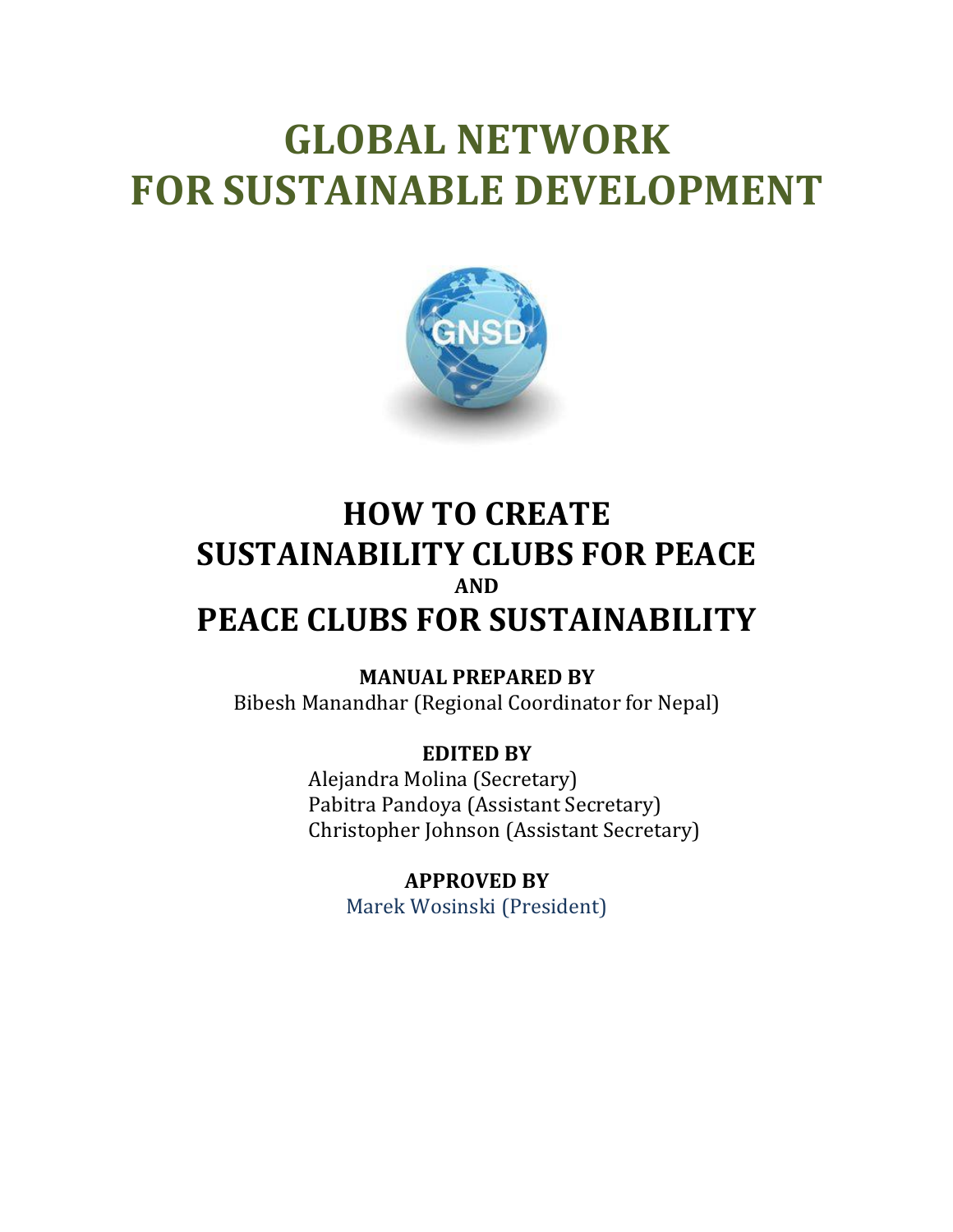## "It always seems impossible until it is done" (NElSON MANDELA)

This manual is designed to provide inspiration, guidelines, and resources for creating school based Peace Clubs for Sustainability and Sustainability Clubs for Peace. It is composed of five sections:

## **PART 1. BACKGROUND INFORMATION ABOUT THE GLOBAL NETWORK FOR SUSTAINABLE DEVELOPMENT**

This section covers basic information about GNSD including history of the network, its mission, vision, and benefits of membership.

### PART 2. ORGANIZATIONAL PROCEDURES

In this section you will find information on how to start a new club, description of basic policy for creating a club, descriptions of responsibilities of club officers, examples of meeting agendas, and guidelines on how to successfully run your new club.

#### **PART 3. RESPONSIBILITIES**

- Responsibilities of mentors
- Responsibilities of officers

#### **PART 4. STARTER KIT**

## **PART 5. IDEAS AND RESOURCES**

**You** may look here for ideas for the meetings related to enhancing eco-consciousness and actions supporting sustainable development.

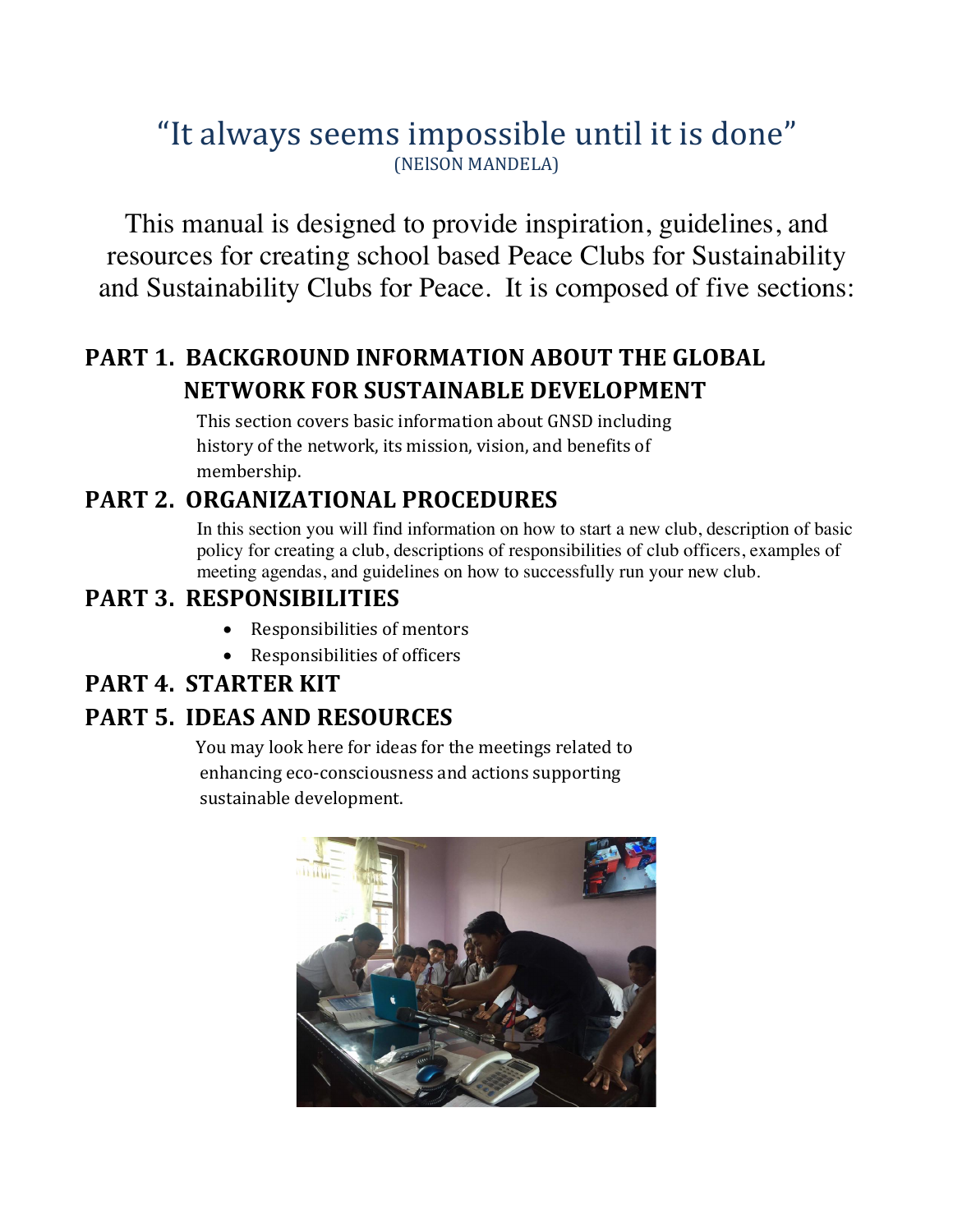#### **PART 1 BACKGROUND INFORMATION**

#### v **Mission**

In the context of increased violent conflicts between ethnic groups, people of different religions, development of terrorist organizations, and easiness with which young individuals join such ideology, addressing the issue of the relationship between sustainable development and peace becomes a high priority. We assume that sustainable development is impossible without peace and that we cannot have peace without sustainable development.

The mission of GNSD is to involve youth in active realization of the United Nations Sustainable Development Goals. We intend to do it by creating Sustainability Clubs for Peace and Peace Clubs for Sustainability in high schools worldwide. These clubs will involve their members in community projects addressing protection of the environment, and non-violent conflict resolutions. GNSD provides an internet platform allowing members of these clubs to maintain a dialog and create partnerships with the members of clubs around the world.

#### $\diamond$  **Vision**

The vision of GNSD is to be the largest and widespread and comprehensive organization for sustainability and peace education, creating opportunities for learning by doing, providing relevant resources for schools, and connecting youth with local community organizations.

#### v **History**

In 2014 a group of former participants of EmPeace LABS workshops, together with few young community leaders representing Brazil, Canada, China, Nepal, India, Japan, Nigeria, Cameroon, Somalia and USA, came with an idea of utilizing experience gathered during the training by launching the Global Network for Sustainable Development (GNSD). The intention was to involve high schools' students in creating a model of global partnership for sustainable development envisioned by the UN. GNSD was officially launched in Kathmandu (Nepal) at the meeting of Rotary International Clubs of Nepal, as a project of Arizona State University.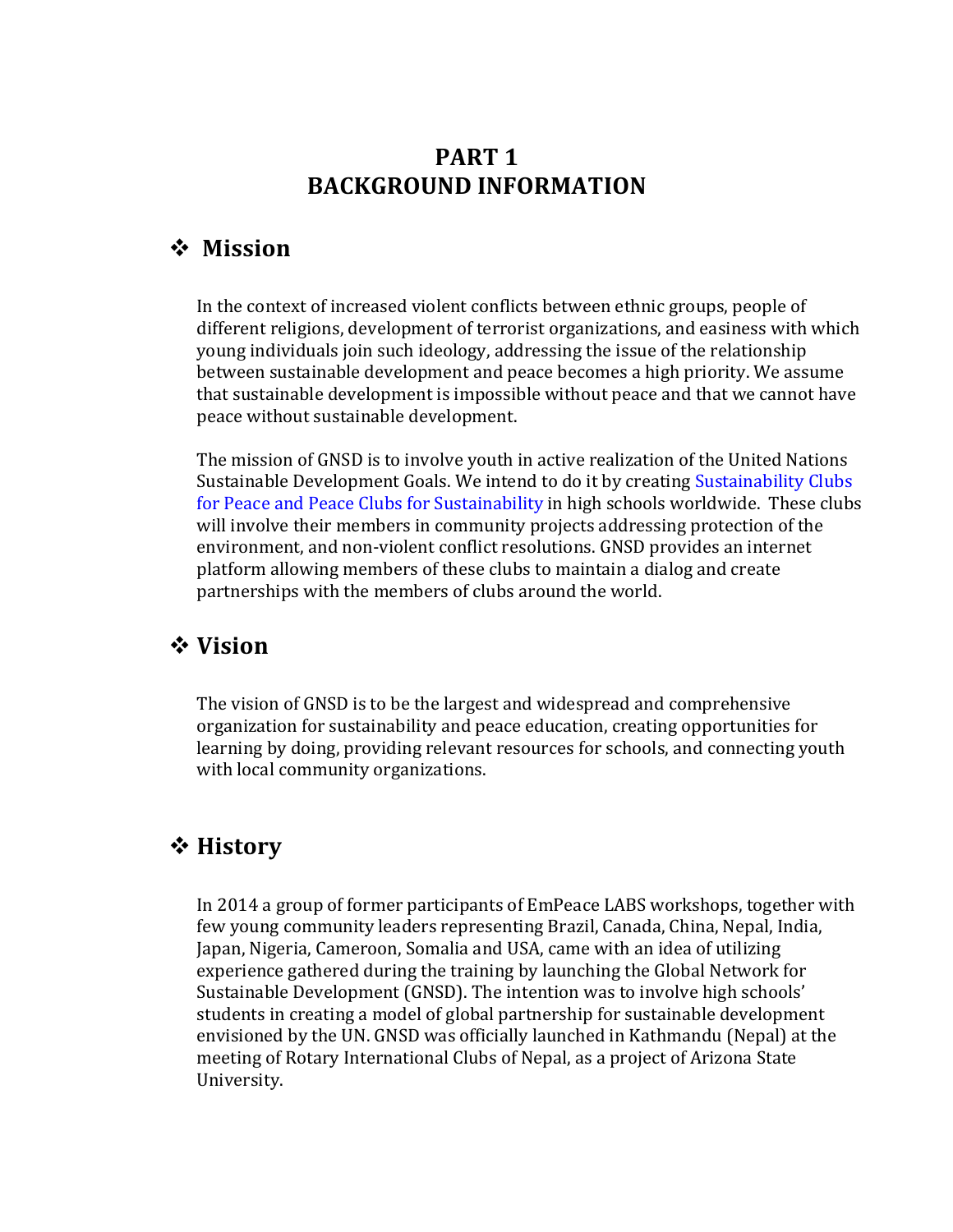In 2016, one of the partners of GNSD, Mahatma Gandhi Shodh Sansthan (MGSS), a CBO (Community Based Organization) from India, initiated a new project: Peace Clubs for Sustainability (PCS). At the beginning of  $2017$  we decided to include this project in the revised mission of GNSD, and register GNSD in Arizona (USA) as a non-governmental organization (NGO) acting globally. You may mind information about the structure of the network and its Leadership Team on our website (gnsd.org)

### **❖ Benefits from Membership**

#### **Individual members of GNSD will benefit from participation** in the network's activities by:

- Expanding their eco-consciousness;
- Learning about technology;
- Meeting and collaborating with other school clubs from varying sustainability backgrounds and cultures;
- Developing leadership skills;
- Finding their voice;
- Stretching their expectations of self;
- Positively impacting their peers, families, schools, communities and planet;
- Creating and building upon a vision of a sustainable future;
- Opportunities to engage politicians, leaders, peers and educators;
- Participating in field trips a popular experiential form of learning that excites the imagination of students and actively involves teachers.

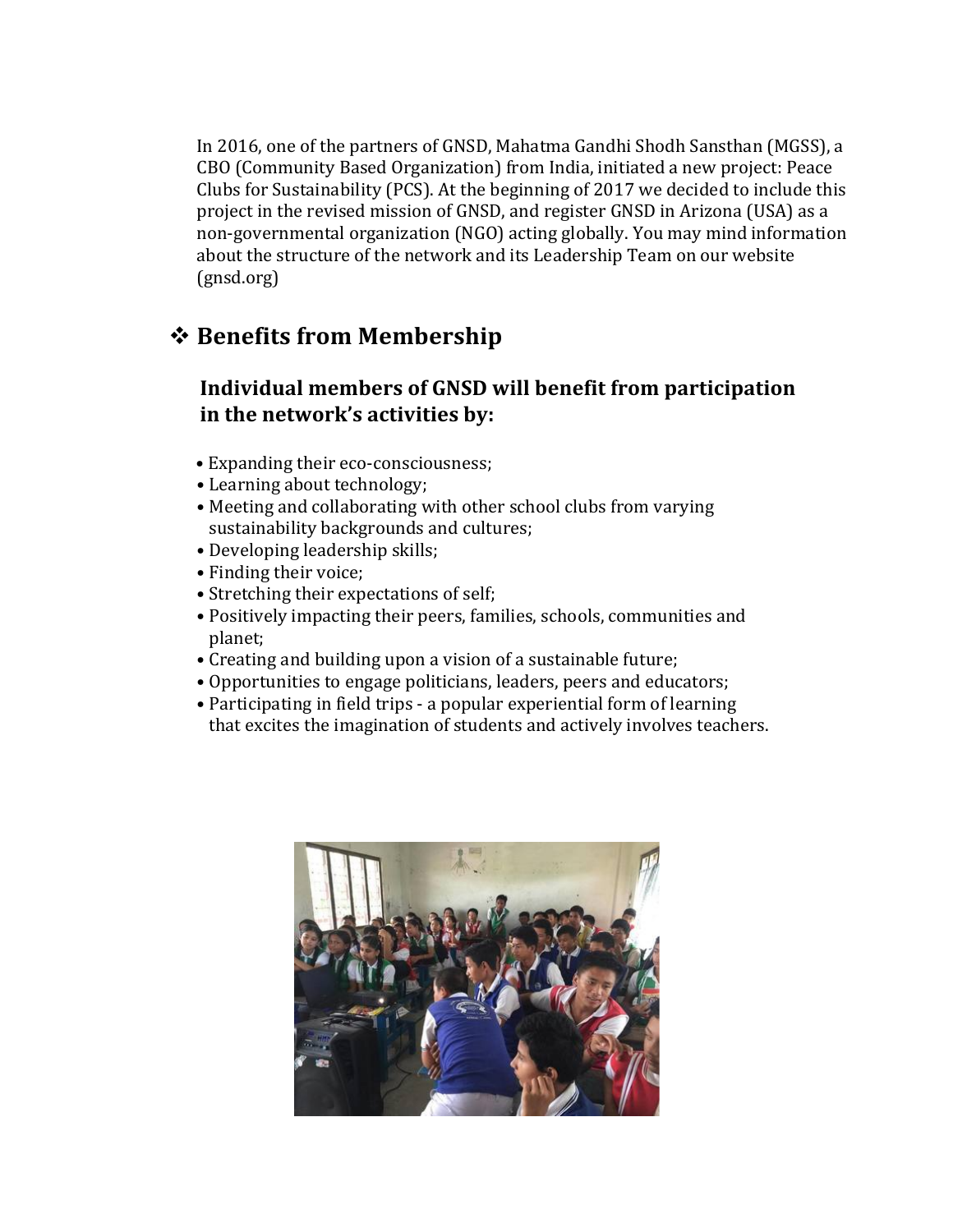### **PART 2 ORGANIZATIONAL PROCEDURES**

#### **❖ How to Start a Club**

- Please review GNSD's Mission and Vision to make sure that this is something you want to support and implement.
- Visit our website www.gnsd.org, click on **Join** in the top menu, then click on **Register as an Individual Member.**
- When the application form opens, fill it in and submit. In a couple days, you will receive an e-mail confirming your membership, and asking you to create a password. This password will allow you to access some of the Resource **Materials**, as well as pages of clubs registered under GNSD. This password will also allow you to participate in Blogs available on these pages.
- If your school does not have a club yet, contact the principal of your school that you want to start a new club, and inform your Regional Coordinator about your initiative (you may find your Regional Coordinator on our website in the dropdown menu for **About Us.**)
- Typically, schools require student organizations to abide by school rules, and adopt a set of by-laws, have a core-group officers, and a faculty advisor (mentor.) You may discuss this Manual with the principal, and/or nominated by him supervisor of the club.
- Next you need to organize a meeting with all the students of your school, and invite your Regional Coordinator to make a presentation about GNSD, and the mission of the club. At the end of the meeting you may invite students interested in becoming members to stay for a while. You may inform them, how to register as individual members.
- Then you need to select some students who will create the initial leadership team. You will need the following officers to be on this team:
	- $\checkmark$  President
	- $\checkmark$  Vice president
	- $\checkmark$  Treasurer
	- $\checkmark$  Secretary
	- $\checkmark$  Media Coordinator
	- $\checkmark$  Wehmaster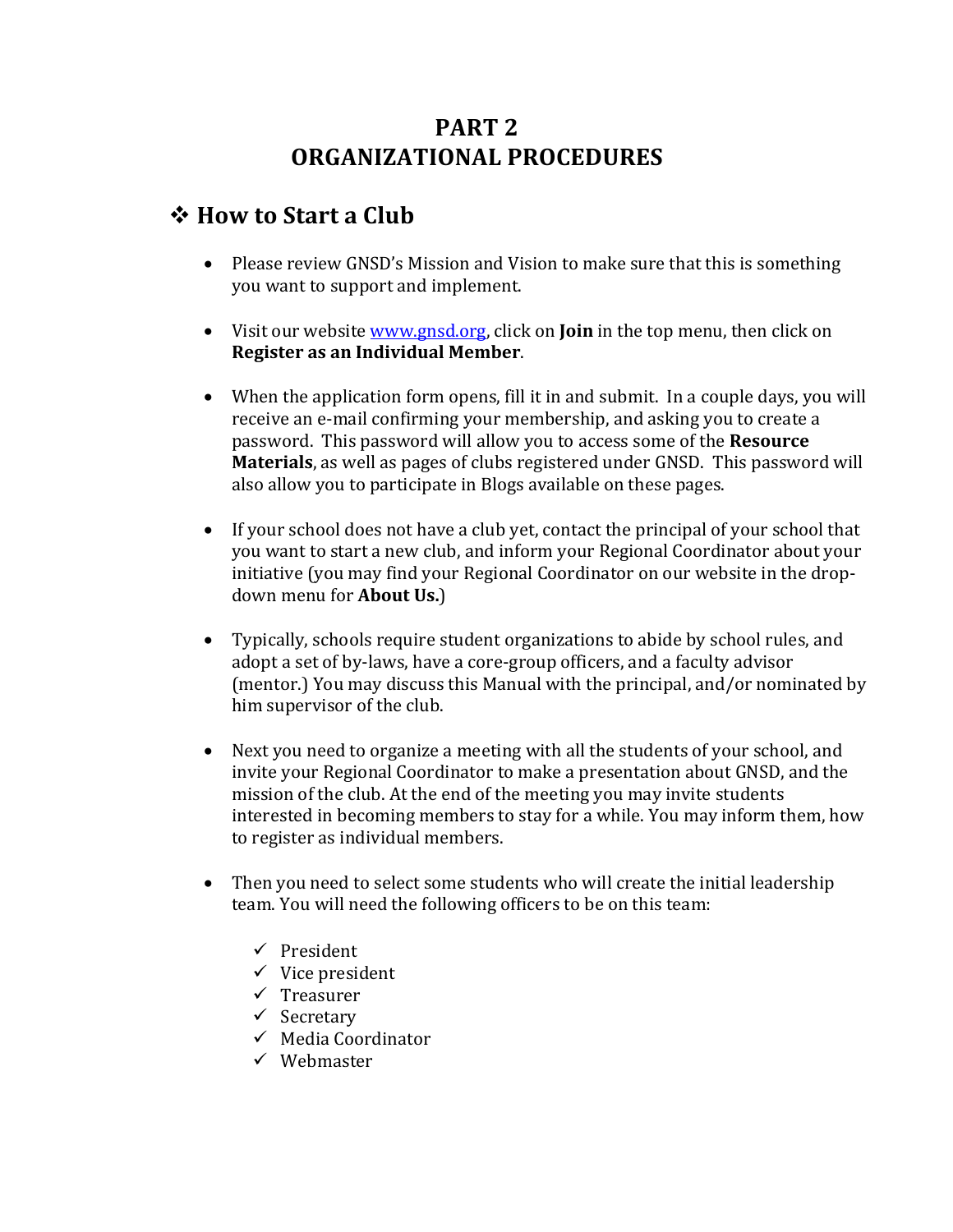#### **PART 3 RESPONSIBILITIES**

#### v **Responsibilities of Mentors**

- Explain the various dimensions of mentoring and what is involved.
- Help members to create a feasible plan of activities.
- Assist members in their search for opportunities for community involvement.
- Motivate members to be involved involvement in the Club's activities.
- Provide practical guidelines and resources for members of the club.
- Enable the development of club networks (connections with local communities.)
- Facilitate learning by doing.
- Make sure all club meetings are fun, organized, start and end on time, and follow the agenda you set at the beginning of the meeting.
- Sustain and/or increase the membership of your Clubs.
- Help to execute successful projects that address the needs of your community.
- Help to develop the leadership skills of other Sustainability Club officer, as well as members of the Sustainability Club.
- Delegate tasks to club officers and members of the club and ensure such tasks are completed timely and in line with the mission and vision of the GNSD.
- Evaluate and set attainable goals for the Club.
- Inspire the officers and members of the Sustainability Club.

## v **Responsibilities of Officers**

**President** is the principal officer and therefore responsible for leading the club in meetings and activities in accordance with guidance established by the school and Regional Coordinator.

**Vice President** assists the president in club management, supervises club meetings in the absence of the president, carries out other duties assigned by the President, and oversees the Blog.

**Secretary** writes and keeps minutes of club meetings, maintains the attendance roster for the club, and maintains club membership records with the names and email addresses of all current members, creates and maintains a book of photos, newsletters, committee notes, programs from external community services projects, letters from the community, any written accolades, and anything else of historical significance to the club.

**Treasurer** receives and disburses all club funds, maintains a current balance sheet, makes a financial report to the club twice a year.

**Media Coordinator** is responsible for reporting and promoting club activities and community events sponsored by the GNSD, and assists the webmaster in promoting Club events on the website.

**Webmaster** creates the content of the Club's page on GNSD website, and forwards it to the webmaster of gnsd.org'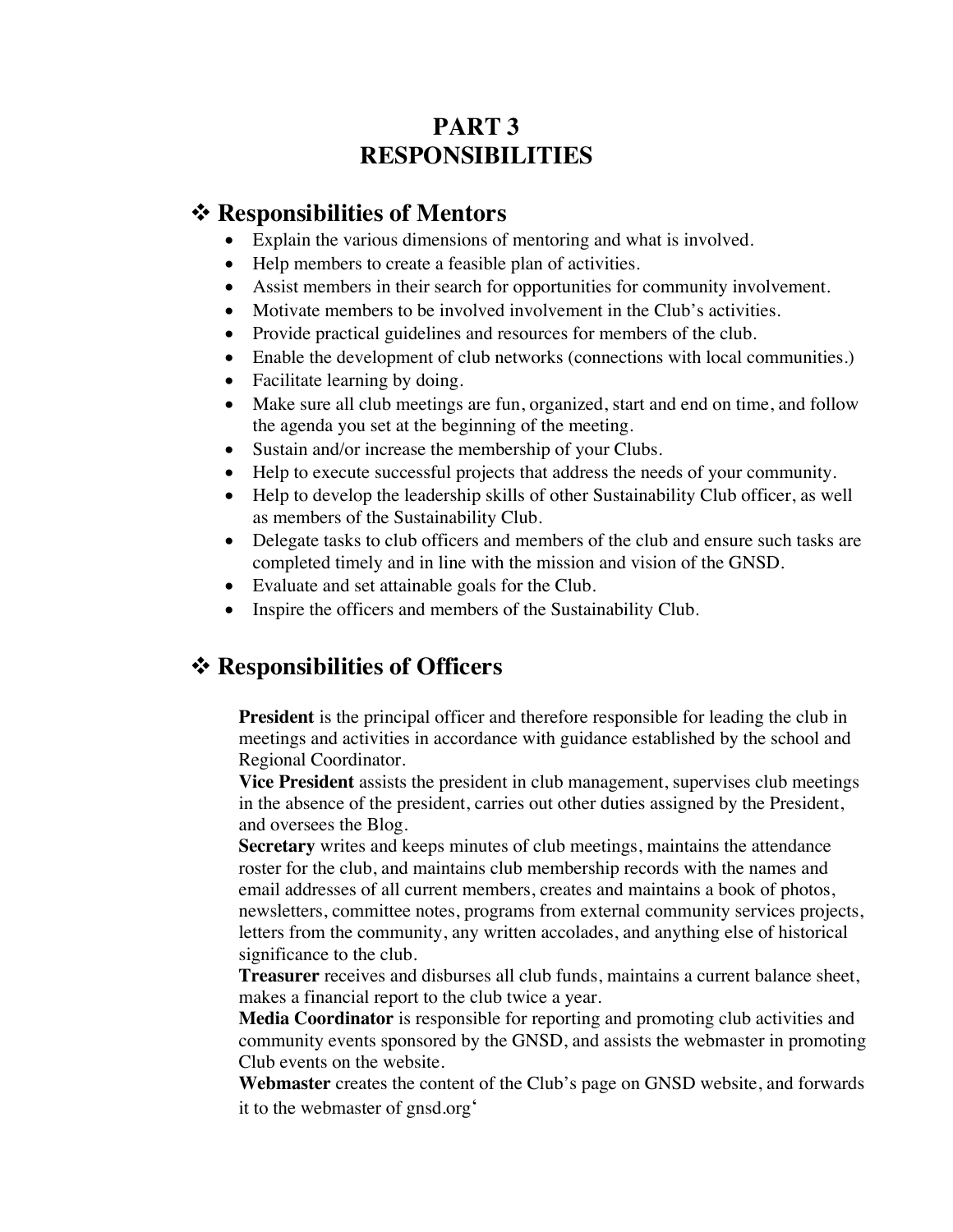## **PART 4 STARTER KIT**

#### v **How to Register your Club.**

- Go to www.gnsd.org, click on **Join** in the top menu, then click on **Register a New Club.**
- Youth interested in various aspects of peace education may choose to create Peace Clubs for Sustainability. If this is your choice, please mark Peace Club in the Application Form.
- Youth interested in environmental aspects of sustainable development may choose to create Sustainability Clubs for Peace. . If this is your choice, please mark Sustainability Club in the Application Form.
- After we review and approve your application, your club will be added to the World Map of clubs. We will also create for your club a webpage on our GNSD platform.
- For more detailed information how to start the Club please read Peace Club Starter Kit published by the United States Institute of Peace (https://www.usip.org/public-education/students/peace-club-starter-kit )

## v **Potential Activities. Sustainability Clubs for Peace can:**

- Raise social, cultural and legal consciousness in the school environment about various aspects of sustainable development by adopting various forms of environmental protection (like green energy, water harvesting, etc.)
- Get involved in community projects addressing environmental issues.
- Promote the role of women in sustainable development.
- Set up a forum where students, teachers, and parents can express their viewpoints.
- Promote not only the rights of youth, but also their obligations towards their school, community, and larger society.
- Teach students how to create global partnerships, by bringing together students from different cultures, religions, and socio-economic backgrounds.
- Create a library of resources in sustainability, peace and protection of the environment

#### v **Potential Activities. Peace Clubs for Sustainability can:**

- Provide students, parents and teachers with skills and knowledge on how to effectively resolve interpersonal conflicts without violence.
- Promote the role of women in peace building.
- Promote the role of music in peace building.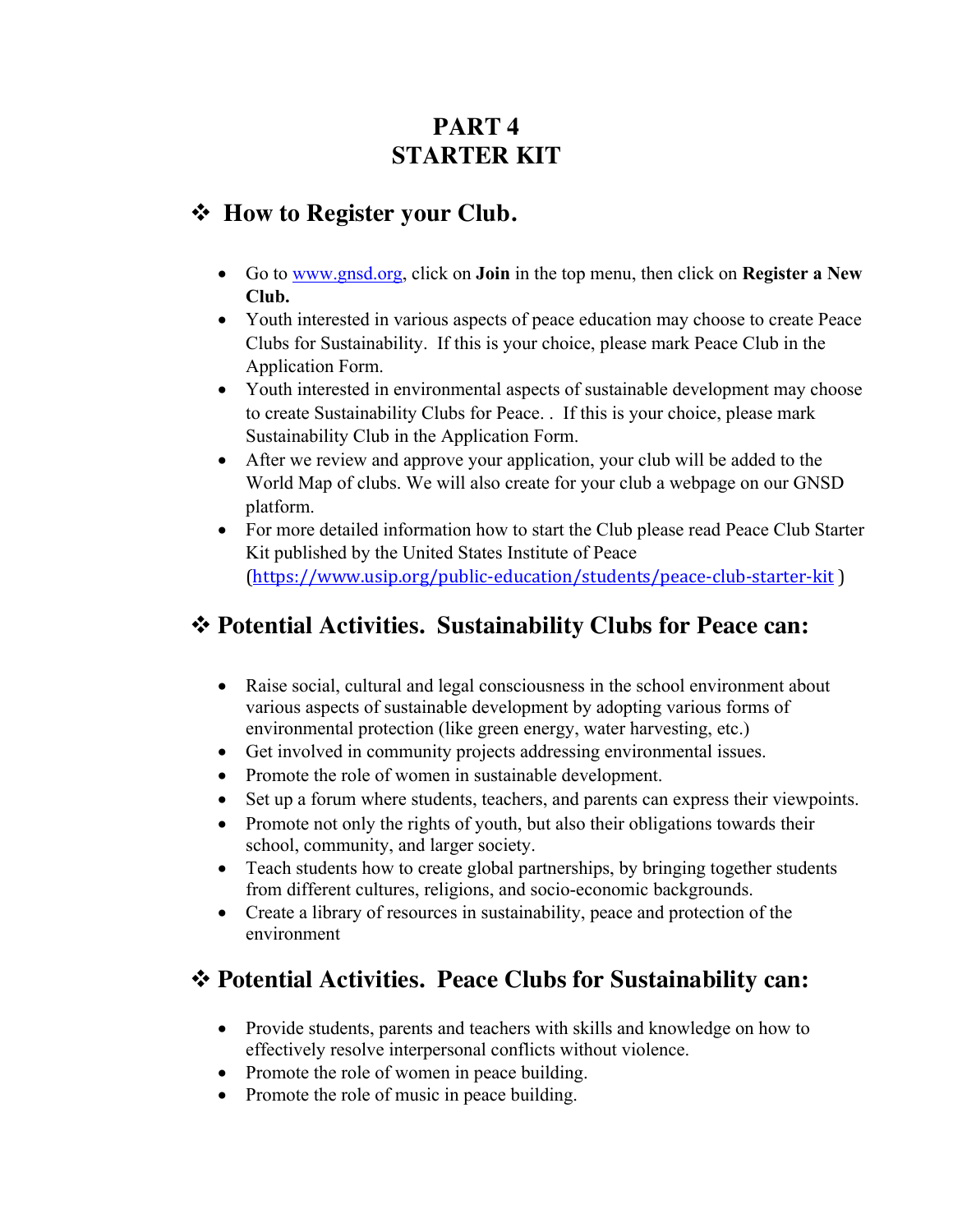- Get involved in community projects addressing the issues of social justice, conflict and peace.
- Set up a forum where students, teachers, and parents can express their viewpoints on community development.
- Promote not only the rights of students, but also their obligations towards the society.
- Teach students how to create global partnerships, by bringing together students from different cultures, religions and backgrounds.
- Raise social, cultural and legal consciousness in the school environment about various aspects of sustainable development by adopting various forms of environmental protection (like green energy, water harvesting, etc.)
- Contribute to the content of GNSD library of resources in the area of sustainability, peace and protection of environment.

### v **Organize the First Meeting of the Club.**

During this meeting, you should encourage all club member to participate in a conversation to lay the groundwork for your future activities. Key questions to answer include:

- **WHY YOU ARE HERE:** Why do you want to be part of a Sustainability or Peace Club? What does sustainability mean to you? Why does it matter that young people work for sustainability? What do you think you may offer personally?
- **SET YOUR GOALS:** What do you hope to learn and do as a Sustainability or Peace Club?
- **HOW DO YOU WANT TO OPERATE:** How often and where will you meet? How do you see the role of teachers or other adults to sponsor and mentor your work? Do you want to stay in touch with each other on Blogs, Facebook or other social media?
- **DECLARE YOUR COMMITMENT:** Ask each member to write a short pledge or statement of purpose for their participation in the Club. This is their chance to describe their commitment and vision, and it can also be shared with others who want to learn more about your work. Articulate WHY, HOW, and WHAT: Why does peace matter to your group? How will you pursue sustainability? What actions and attitudes will you uphold?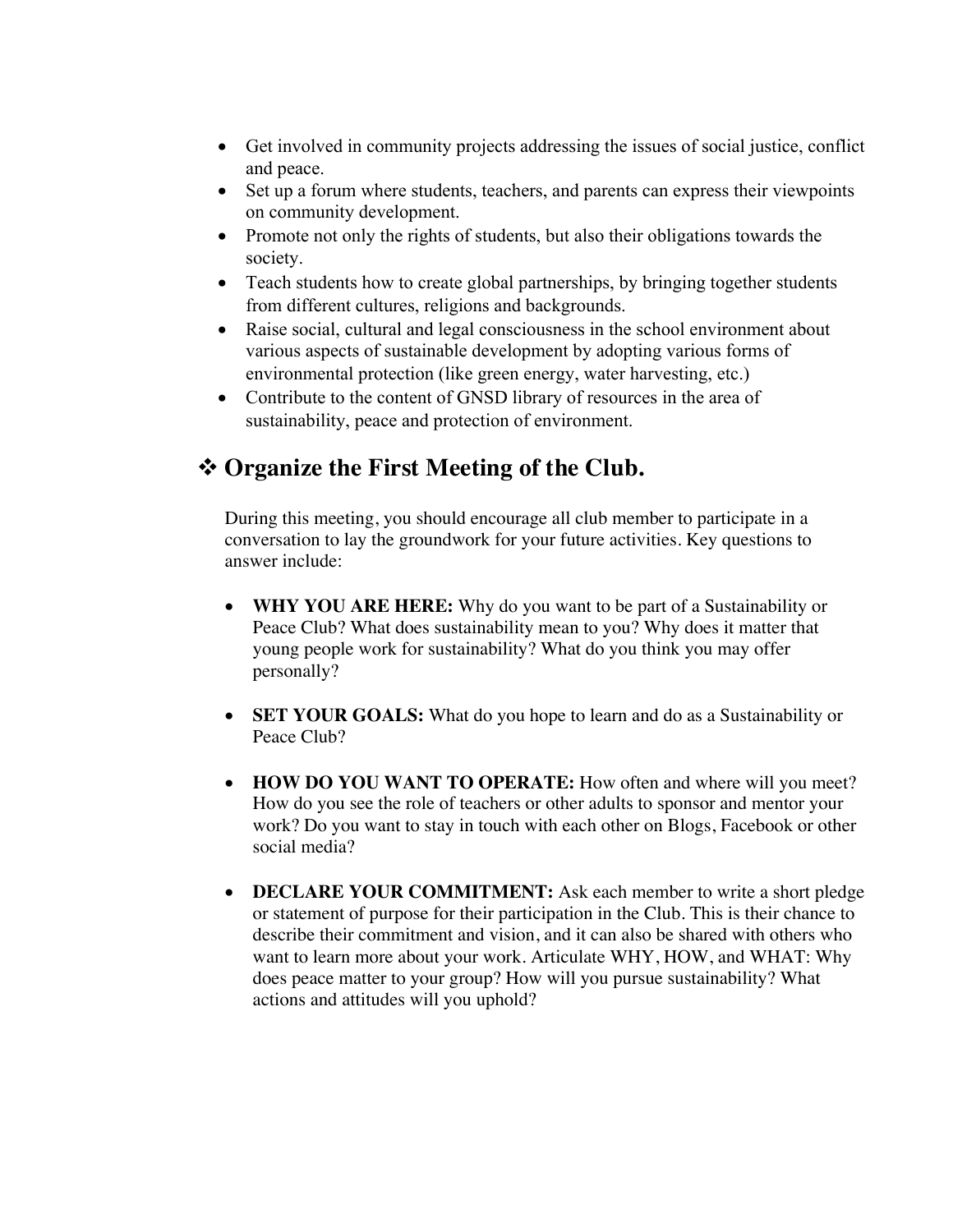## **PART 5 IDEAS AND RESOURCES FOR CLUB'S ACTIVITIES**

#### v **Example of Agenda for a Meeting.**

- 1. **Introduction**: Welcome the group to the Sustainability Club meeting. If there are several guests and new members you may want to explain a little about the history and mission of the GNSD.
- 2. **Program Agenda**: Explain the talking points of the day's meeting and if possible, pass an agenda.
- 3. **New Guests and Member Introduction**: Introduce any speakers or non-student guests as well as new student Sustainability Club members.
- 4. **Announcement**s: Include recognition of members' achievements (i.e., Club perfect attendance, college acceptance, school athletic awards, community awards, Club member of the week, club member birthdays, upcoming events, any special thanks to officers, members, mentors, and sponsors.
- 5. **Discussion about Status of the Projects**: Talk about roles, logistics, progress of the project, reminders about recording service hours and allow members and officers to ask questions and/or make suggestions about projects.
- 6. **Topic for the Day**: Discuss topics for monthly club meetings.
- 7. **Closing Comments**: Thank all the meeting's participants, and remind the club members about the upcoming projects, and the date for the next club meeting. You may also want to ask if anyone has anything to add, or has any questions.
- 8. **Refreshments**: You may use funds from the club treasury to buy snacks and beverages for a short social at the end of each meeting. This can help club members to get to know one another outside of the community projects activities.

## v **Examples of Club's Projects already in Action**

#### Project 1: **Turn Grease into Fuel** (**Westerly Innovations Network/Westerly Middle School, Westerly, Rhode Island.)**

This group of middle school students, who are passionate about community service, decided to do their part in tackling global warming by creating a sustainable project to collect the town's waste cooking oil, refine it into biofuel, and then distribute it. The students presented their project to the local town council and convinced them to place a grease receptacle at the town's transfer station to collect waste cooking oil from residents. The group also convinced 64 local restaurants to donate their waste cooking oil, which is a by-product of fried food. To collect the waste oil from restaurants and the transfer station, the students collaborated with a local company to collect the waste oil and bring it to a biodiesel refinery where waste cooking oil is recycled into biofuel. Funds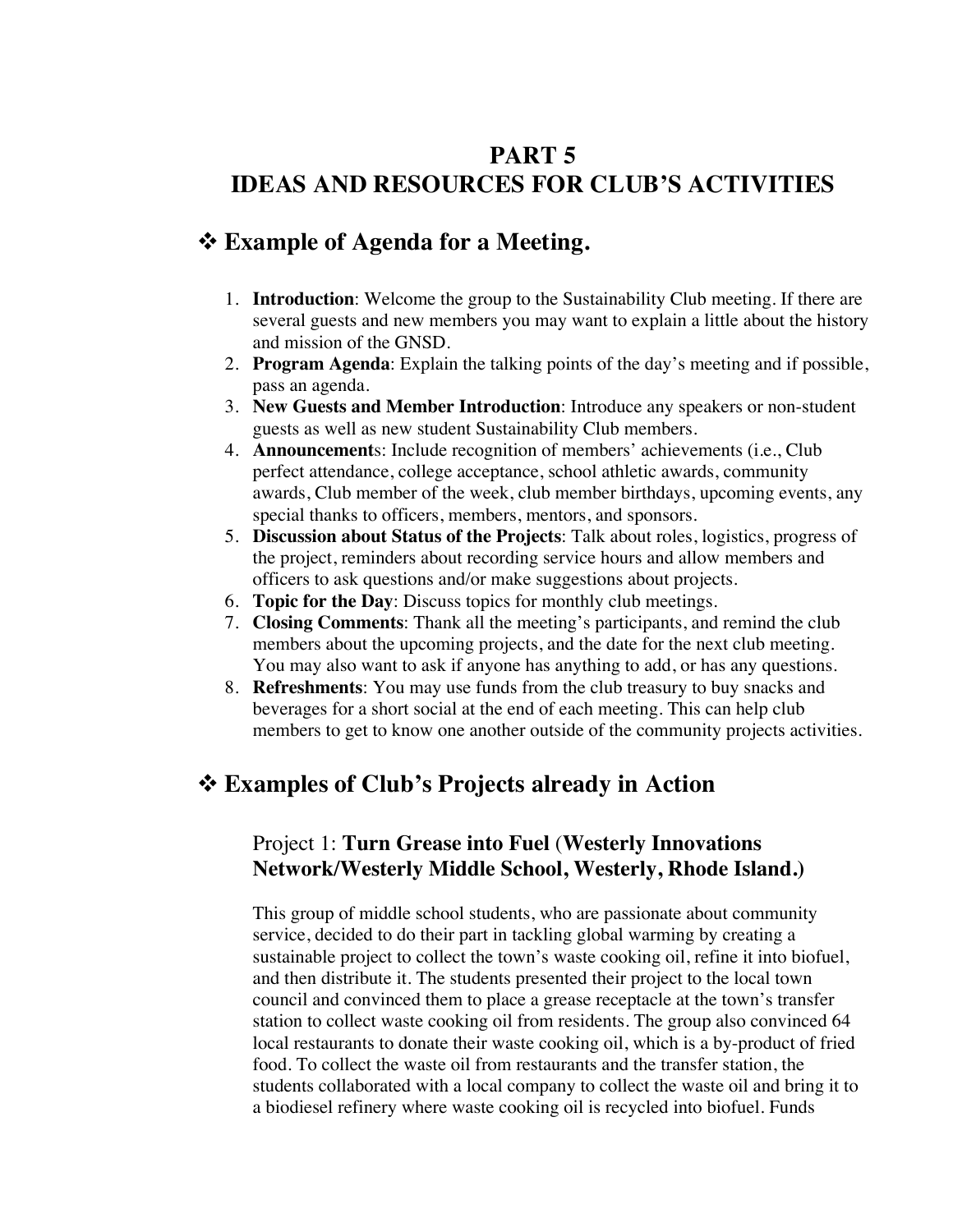received from the refinery for the recycling of the waste oil were used to purchase Bioheat®, a biofuel, from a local distributor to give to local charities. This project has been, and continues to be, a success for the environment, and local families in need of heating assistance. To date, this project has collected over 36,000 gallons of waste oil and produced 30,000 gallons of biofuel a year, which eliminated 600,000 pounds of carbon dioxide from being released into the atmosphere. The students have donated 4,000 gallons of Bioheat® to local charities and helped 40 families with emergency heating assistance. Another important part of the project is educating school children and residents about energy alternatives. The students have made numerous presentations to the local elementary school and residents to encourage them to participate in the project.

#### Project 2**: Steps to a More Sustainable School Josh Rubin, Syosset, New York**

When Josh entered Solomon Schechter High School of Long Island, he was surprised to learn that there was no recycling program in his school. Paper, plastic and aluminum were constantly discarded into the trash to be hauled away to a landfill; however, the lack of recycling was not due to a lack of awareness. For almost 40 years, the environmental movement and the media have brought light to issues like air and water pollution, conservation, and deforestation. Locally, towns on Long Island have required residential recycling of newspapers, plastic containers, and aluminum containers. Al Gore's documentary film "An Inconvenient Truth" was a very popular film after its release in 2006, and yet so many people still found recycling and active conservation to be personally inconvenient. Many are still skeptical, and they did not believe that their personal actions or individual efforts would make a difference. Josh investigated and he found a private company called Royal Recycling that was willing to pick up the school recyclables for free. The school now recycles paper, plastics, aluminum, and cardboard on a weekly.

#### FOR MORE RESOURCES AND EXAMPLES OF CLUB ACTIVITIES PLEASE VISIT THE PAGE **RESOURCES** ON OUR WEBSITE.

WE WILL ALSO APPRECIATE IF YOU COULD SEND US DESCRIPTION OF YOUR ACTIVITIES (INCLUDING PHOTOS). WE WILL SHARE THEM ON OUR NEWS PAGE.